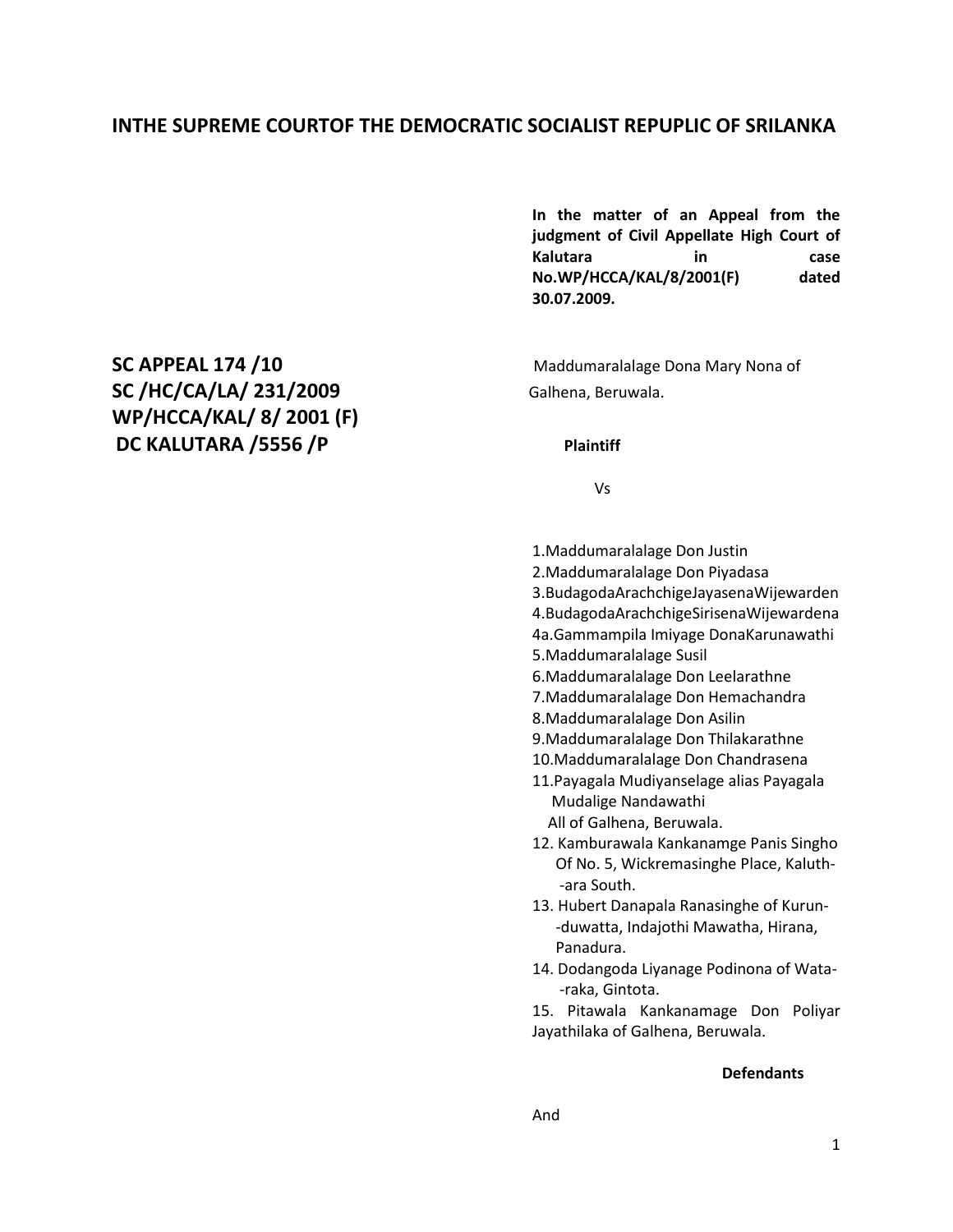5, 9A. Maddumaralalage Sucil

9. Maddumaralalage Don Thilakarathne (dead)

11. Payagala Mudiyanselage alias Payagala Mudalige Dona Nandawathi. All of Galhena, Beruwala.

# **5 th, 9th and 11th Defendants Appellants**

Vs

Maddumaralalage Dona Marynona of Galhena, Beruwala.

### **Plaintiff-Respondent and 1a Defendant Respondent**

- 1.Maddumaralalage Don Justin (Dead)
- 2.Maddumaralalage Don Piyadasa
- 3.Budagoda Arachchige Jayasena Wijewa- -rdena (Dead)
- 3A.B.A.D. Kanthi Wijewardena
- 3B.B.A.D. Dharmasena Wijewardena
- 4. Budagoda Arachchige Sirisena Wijeward- -ena

4a. Gammampila Imiyage Dona Karunawathi

- 6.Maddumaralalage Don Leelarathne
- 7.Maddumaralalage Don Hemachandra
- 8.Maddumaralalage Dona Asilin
- 10.Maddumaralalage Don Chandrasena
- 12.Kamburawala Kankanamge Panis Singho Of No. 51/2, Wickremasinghe Place, Kal- -uthara South
- 13.Hubert Danapala Ranasinghe of Kurund- -uwatta, Indajothi Mawatha, Hirana, Panadura.
- 14.Dodangoda Liyanage Podinona of Wata- -raka, Gintota West.
- 15.Pitawala Kankanamge Don Poliyar Jayat- -hilake of Galhena, Beruwala (Dead)

#### **Defendants Respondents**

And Now Between

5, 9A - MaddumaralalageSucil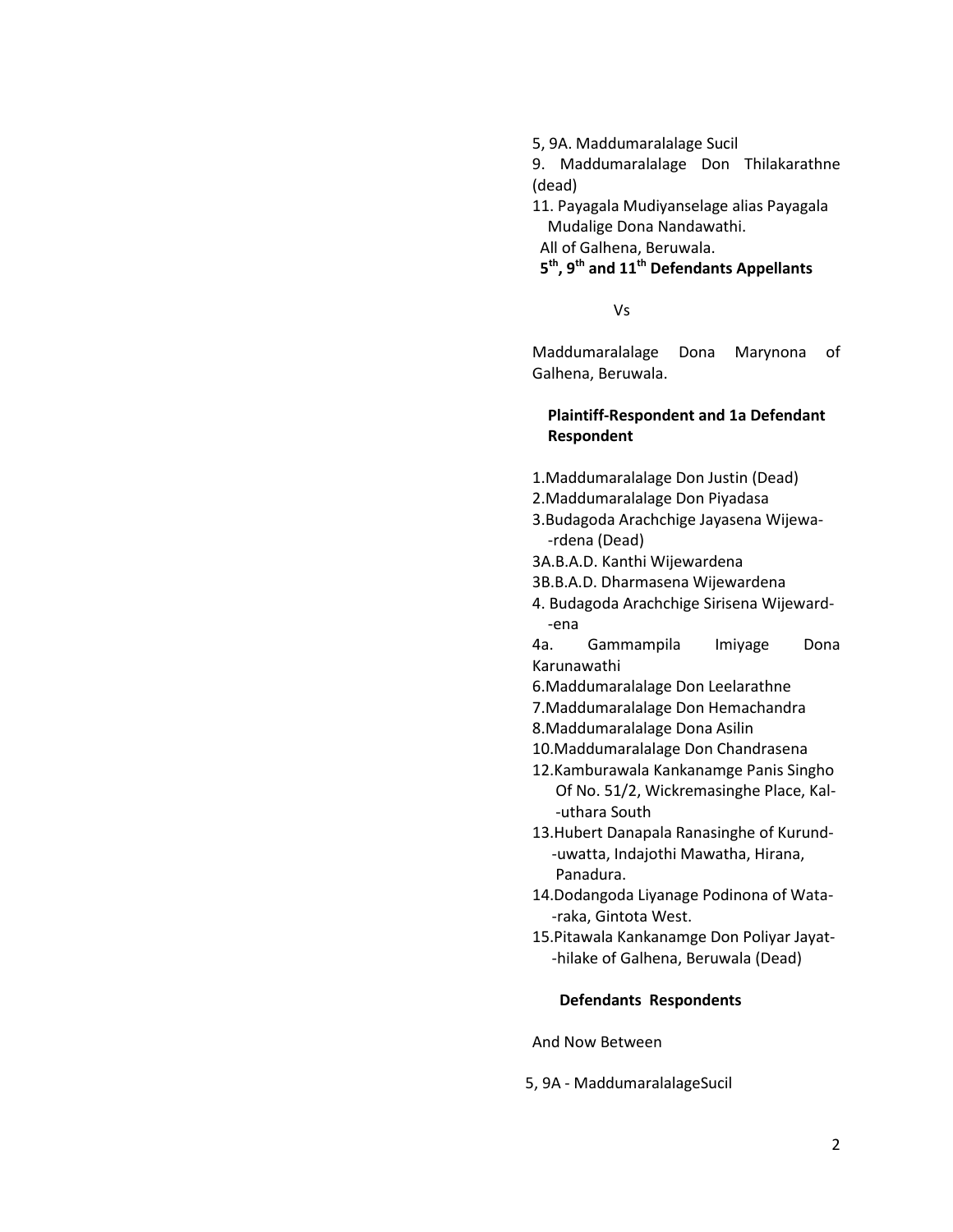11 - PayagalaMudiyanselage alias PayagalaMudalige Dona Nandawathie ,

All of Galhena, Beruwala.

## **5 th 9A and 11th Defendant Appellants Appellants**

Vs

Maddumaralalage Dona Marynona of Galhena, Beruwala.

#### **Plaintiff-Respondent-Respondent and 1A Defendant-Respondent-Respondent**

- 2.Maddumaralalage Don Piyadasa
- 3.Budagoda Arachchige Jayasena Wijewa- -rdena (Dead)
- 3A. B.A.D. Kanthi Wijewardena
- 3B. B.A.D. Dharmasena Wijewardena
- 4A. Gammampila Imiyage Dona Karunawathi
- 6. Maddumaralalage Don Leelarathne
- 7. Maddumaralalage Don Hemachandra (dead)
- 8. Maddumaralalage Dona Asilin (Dead)
- 10.Maddumaralalage Don Chandrasena

12.Kamburawala Kankanamage Panis Singho of No. 5, Wickremasinghe Place, Kalutara South.

13. Hubert Danapala Ranasinghe of Kurunduwatta, Indrajothi Mawatha, Hirana, Panadura.

14. Dodangoda Liyanage Podinona of Wataraka, Gintota West. 15. Pitawala Kankanamage Don Poliyar Jayathilake of Galhena, Beruwala (Dead)

#### **Defendants Respondents Respondents**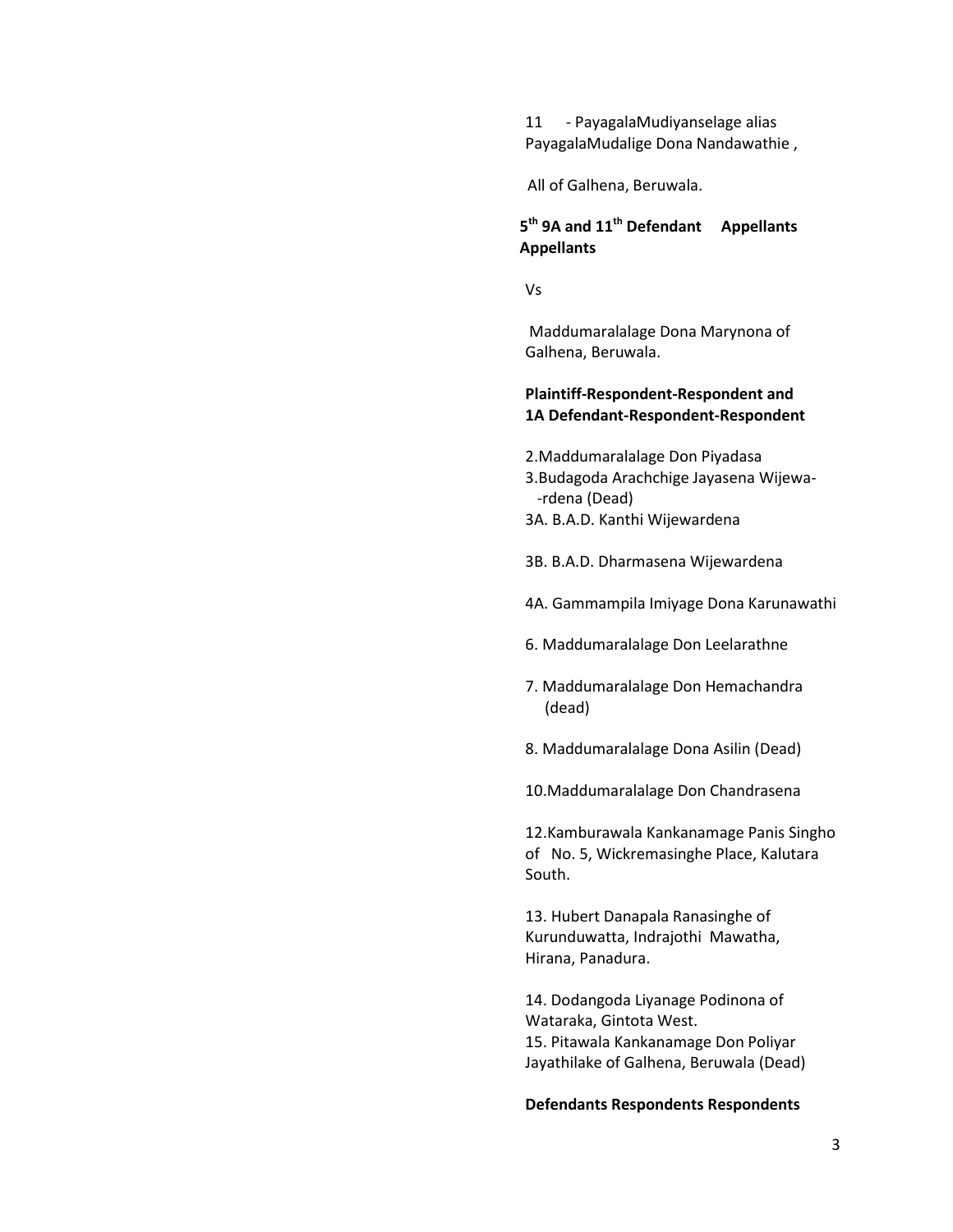- **BEFORE : S. EVA WANASUNDERA PCJ, SISIRA J DE ABREW J & UPALY ABEYRATHNE J.**
- **COUNSEL** : Rohan Sahabandu, PC with S.O. Withanage for 5<sup>th</sup> 9A and 11<sup>th</sup> Defendants Appellants Appellants. H. Withanachchi for Plaintiff Respondent and 1A Defendant Respondent Respondent.
- **ARGUED ON** : 15.02.2016.
- **DECIDED ON** : 08.06.2016.

# **S. EVA WANASUNDERA PCJ**

Leave to appeal was granted on 30. 08. 2010. on the questions of law contained in paragraph 19 (a) to (h) of the Petition dated10th September, 2009.

The main grievances against the judgment of the District Court and the judgment of the High Court can be identified from the questions of law, to be that **all the issues raised were not answered by the trial judge** and by doing so **the court has not investigated the title of parties** concerned and that **the land was not identified as per the extent of the same** and thereby there is a miscarriage of justice.

In the Civil Procedure Code, the requisites of a judgment is laid down in Sec. 187 , which reads as follows:

" The judgment shall contain a concise statement of the case, the points for determination, the decision thereon, and the reasons for such decision; and the opinions of the assessors (if any) shall be prefixed to the judgment and signed by such assessors respectively."

It is procedure known and accepted in the District Court trials that the 'points for determination' are set down at the conception of the trial, naming the same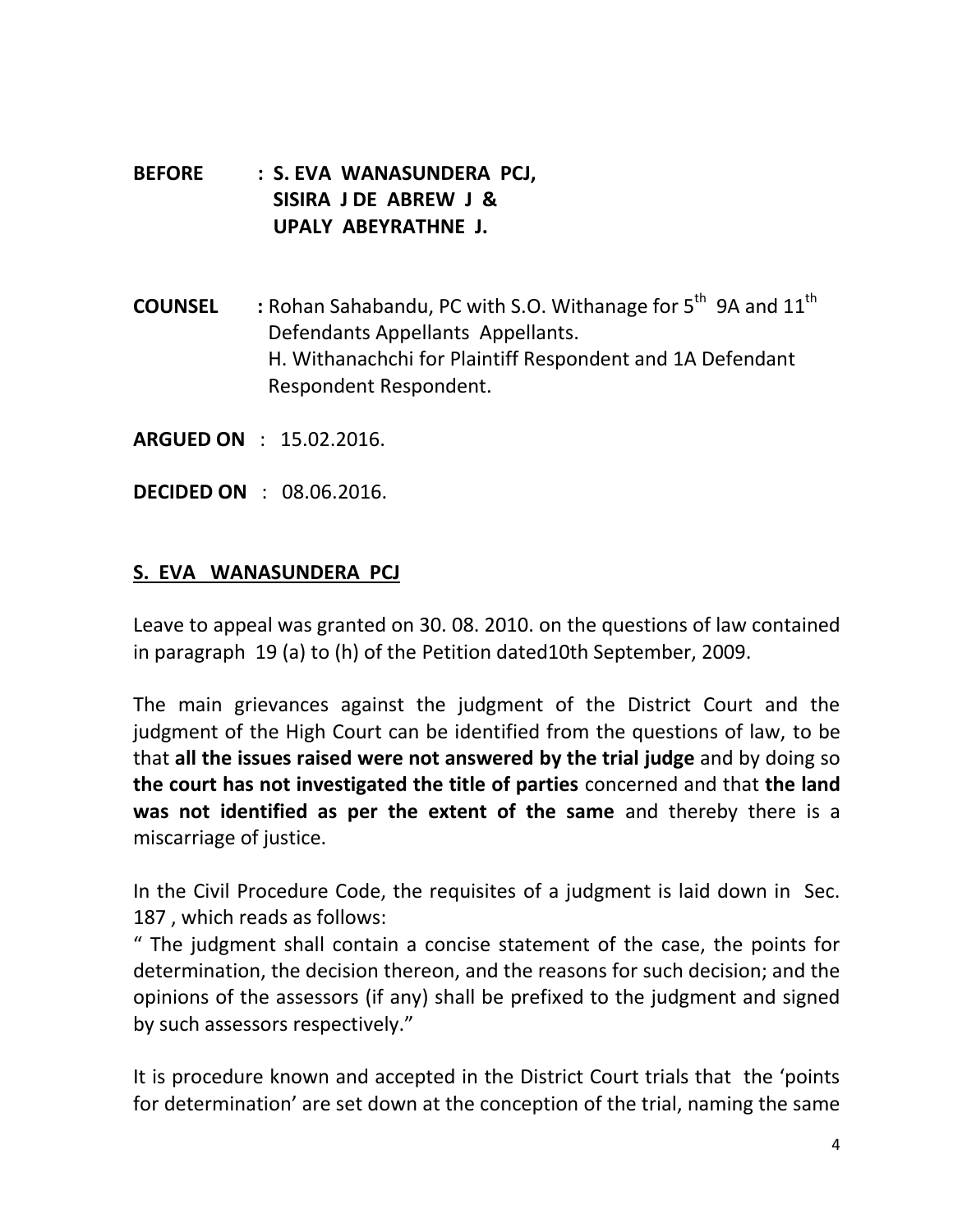as "issues". Even though the issues are raised by the plaintiff and each and every defendant or parties to the case, the trial Judge has to frame them and conduct the trial at his discretion. The Judge can accept the issues, re-frame the issues, reject the issues suggested by parties and somehow get the path straight to conduct the trial on the said points for determination because it is his onus to write the judgment on those issues. It is also trite law that when the issues are framed, the pleadings of the case recede to the back ground because it is only the issues which will be attended to by the Judge at the time of writing the judgment. Of course, he has to place at the beginning of the judgment , a 'concise statement of the case', which means a summary of the pleadings of the plaintiff and the pleadings of other parties and what they are contesting about etc. as it is presented to the Court. It would be a narration of facts and the focus would be the reason why they are before court.

In a Partition action, the procedure is laid down by the Partition Act as to how to file a partition action, what should be done first and how court can issue a commission to survey the land etc. but at the end of the case, writing of the judgment has to be done in compliance with Sec. 187 of the Civil Procedure Code. In a partition action, the judge has to decide what share of the land should be allotted to which party. It is different from answering issues in a money recovery case, a divorce case, a rent and ejectment case, a land dispute case, a debt recovery case, a case based on contract or a case based on delict etc. In those cases, the answers could be in the affirmative or in the negative, may be with some comment or a remark which would show the inclination to the final decision. But in a partition action, each party claims different portions of one big land and the Judge is expected to sort out what share of the land should be granted to which plaintiff and or defendant. For this reason, I find that the onus of the Judge in a partition case is somewhat more difficult than in any other kind of case, since the Judge has to specifically calculate the share of entitlement. If all the parties were friends with each other living on one land, they can come to a settlement in how to partition the land and how many perches or what extent of land each one would get, then get it surveyed by a surveyor and enter into an amicable partition. Then they need not file a partition action. They can write an amicable partition deed, if they wish to do so.

Those who come before court in a partition action are those who cannot share the land and use the same peacefully. They have to plead that the reason for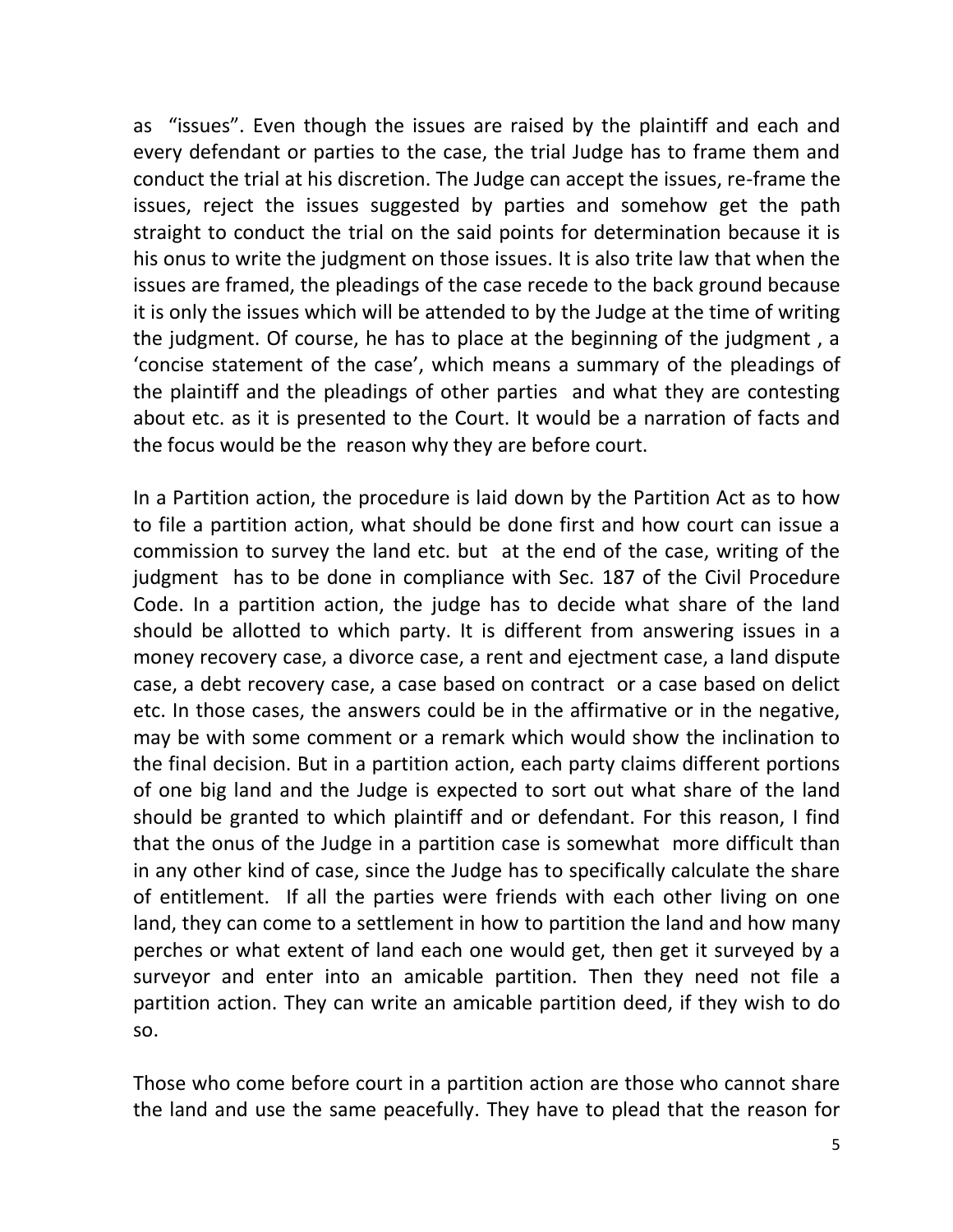filing the action is that peaceful possession and enjoyment of the land as coowners is difficult as a pre condition to requesting court to decide on each one's share at the end of the case. The parties normally contest that the share which they have been in possession and have been enjoying be granted to them. In the case in hand I observe that most of the parties in their statements of claim have claimed rights over the cultivation of permanent crops such as coconut trees, jak trees etc. Some have made claims on prescription.

At the trial in this case, 32 issues were raised by all the parties. The plaintiff had raised 8 issues; the 5<sup>th</sup> 9<sup>th</sup> and 11<sup>th</sup> Defendants filing a joint statement of claims had raised 6 issues; the  $2^{nd}$  Defendants had raised 6 issues; the  $4^{th}$  Defendant had raised 3 issues ; the 3<sup>rd</sup> Defendant had raised 3 issues; and the  $10^{\text{th}}$ ,  $12^{\text{th}}$ ,  $13<sup>th</sup>$ , and  $14<sup>th</sup>$  Defendants had raised 6 issues on 08. 03. 1993.

The whole land was a consolidation of 9 lands with different names. All the parties had agreed that the corpus to be partitioned was according to Plan No. 1050 done by the Court Commissioner W.L.Fonseka dated  $18<sup>th</sup>$  October, 1989. The Commissioner's report is attached to it with the same date. Lots 1 and 3 of the said Plan No. 1050 was accepted as the land to be partitioned excluding Lot 2 of about 30 perches for the ' heen ela ' meaning the narrow waterway. I observe that there was no dispute regarding the extent of the land being of an extent of 13 Acres 2 Roods and 22Perches. I see no merit in the third contention of the Appellants that the land was not identified specifically with regard to the extent of the land because it was accepted by all parties that it is the land to be partitioned.

The District Judge, having recorded the 32 issues and having gone through a lengthy trial with almost all the defendants having given evidence with regard to their permanent plantations etc. had answered only issues 1 to 7. He had added that " in view of the answers given to issues Nos. 1 to 7, answering the other issues does not arise ". The Appellants appealed to the High Court and it was held that the District Judge had written the judgment in accordance with Sec. 187 of the Civil Procedure Code and the Appeal was dismissed.

I observe that 25 issues have not been answered by the District Judge. Going through the evidence, it is apparent that some plantations were highly contested and some of the land was claimed on prescription as well as on paper title.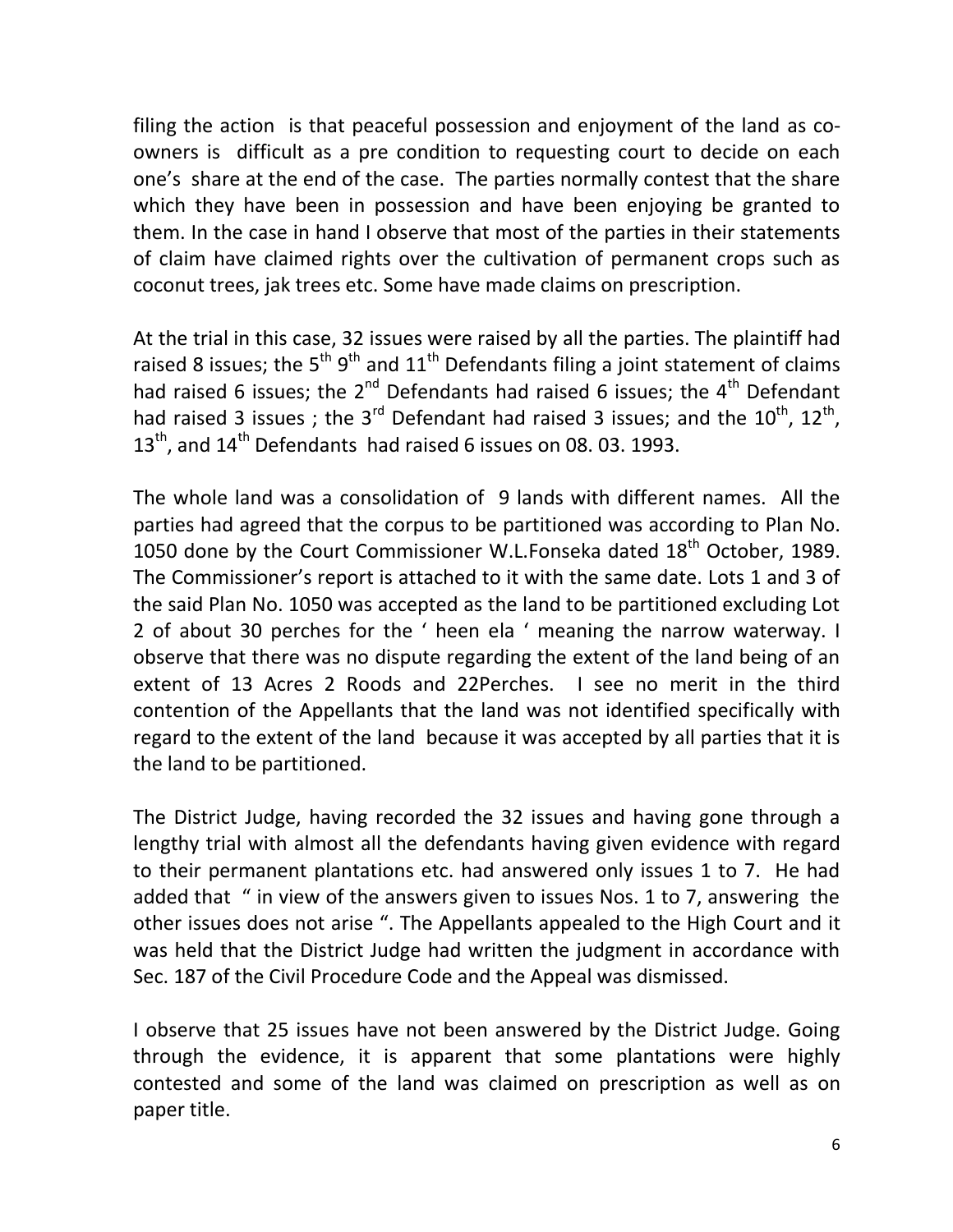In the case of Dona Lucihamy Vs Ciciliyanahamy 59 NLR 214, it was held by the Supreme Court that **Court** *must answer the points of contest*. This was a Partition Action and Sec. 187 of the Civil Procedure Code was discussed. The District Judge had mentioned that, " All the issues that have been raised can be crystalised in this one contest and that it whether the land in suit is Dewatagahawatta or Hedawakagahawatta ", and gone ahead with only deciding that. The answers to the issues had been only addressed as "yes", "no" and "does not arise" and the Supreme Court had held that " Bare answers to issues or points of contest, whatever may be the name given to them, are insufficient unless all matters which arise for decision under each head are examined". Since the trial judge had failed to examine title of each party it was held that it had prejudiced the substantial rights of the parties and therefore the Supreme Court had ordered a new trial.

 In an even earlier case, in *Mohamedaly Adamjee and others Vs Hadaad*  **Sadeen, 58 NLR 217,** it was laid down by the Privy Council that " if it appears to the Apex Court when hearing an appeal in a partition case, **the investigation of title has been inadequate it should** ,even though no party before had raised that point, **set aside the decree**." In *Chandrasena Vs Piyasena 1999*, *3 SLR 201,* the same principle was adopted. It was held that ' If it appears to the Supreme Court when hearing an appeal, in a partition case, **that investigation of title has been inadequate** it should, even though no party before it has raised the point, **set aside the decree** acting under the powers of revision'.

The Appellant further contested that the land to be partitioned was not identified as to the extent of the same. In almost all the land and partition cases which come before this Court, I find that this is one of the questions of law. According to the Partition Law, a commission to survey the land is taken out at the initial stages and at that stage, the parties to the action resolve the matter about the identification of the land. Thereafter it should be taken as an admitted fact. But more often than not, the parties who are not satisfied with their share or not getting a share, complain in appeal that the land was not identified, the extent is not the same as in the plaint or that it bears a different name as the name of the land in the deeds are different. The main purpose of the Partition Law fails at the end of the case. The main purpose is to get their block of land neatly demarcated as being co-owners of one land had become troublesome and possession of their blocks of land peacefully had become impossible. In the case *of Sopaya Silva and another Vs Magilin Silva 1989*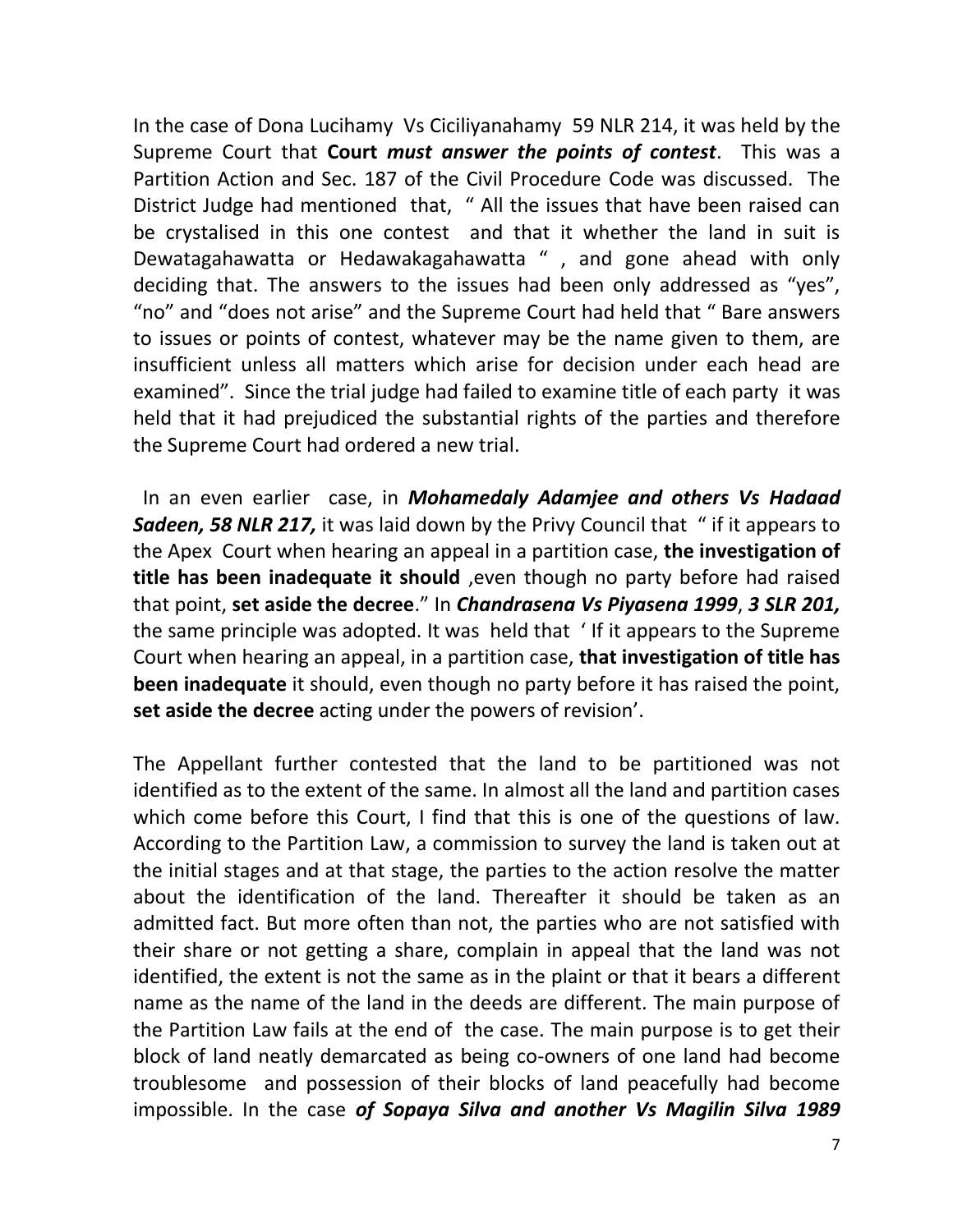**2SLR 105, Justice Sarath N. Silva (as he then was) dealt with the case where** the plaint in the partition action said that it is of an extent of 8A 3R 29P and when the Commission was taken out the surveyor surveyed an extent of 11A 1R 33P. When the case is such, the Supreme Court held that ;

"On receipt of the surveyor's return which disclosed that a substantially larger land was surveyed the District Judge should have **decided on one of the following courses after hearing the parties:**

- i. To reissue the Commission with instructions to survey the land described in the plaint. The surveyor could have been examined as provided as provided in section 18(2) of the Partition Law to consider the feasibility of this course of action.
- ii. To permit the Plaintiffs to continue the action to partition the larger land as depicted in the preliminary survey. This course of action involves the amendment of the plaint and the taking of consequential steps including the registration of a fresh lis pendens.
- iii. To permit any of the Defendants to seek a partition of the larger land as depicted in the preliminary survey. This course of action involves an amendment of the statement of claim of that defendant and the taking of such other steps as may be necessary in terms of section 19(2) of the Partition Law.
- **iv.** The **Surveyor** under section 18(1) (a)(iii) of the Partition Law **must** in his report state whether or not the land surveyed by him is **substantially the same as the land sought to be partitioned as described in the schedule to the plaint.** Considering the finality and conclusiveness that attach in terms of Section 48(1) of the Partition Law to the decree in a partition action, the **Court should insist upon due compliance with this requirement by the Surveyor.**

In this case also a fresh trial was ordered according to the guidelines given above. I am of the view that in all the partition cases, the aforementioned guidelines should be adhered to.

In the case in hand , I hold that the District Judge has not investigated the title of the parties to the action. He has only answered issues Nos. 1 to 8 only out of the 32 issues raised by all the parties. Evidence in this case was very long. The District Judge had not analyzed the evidence at all. He has just held that the